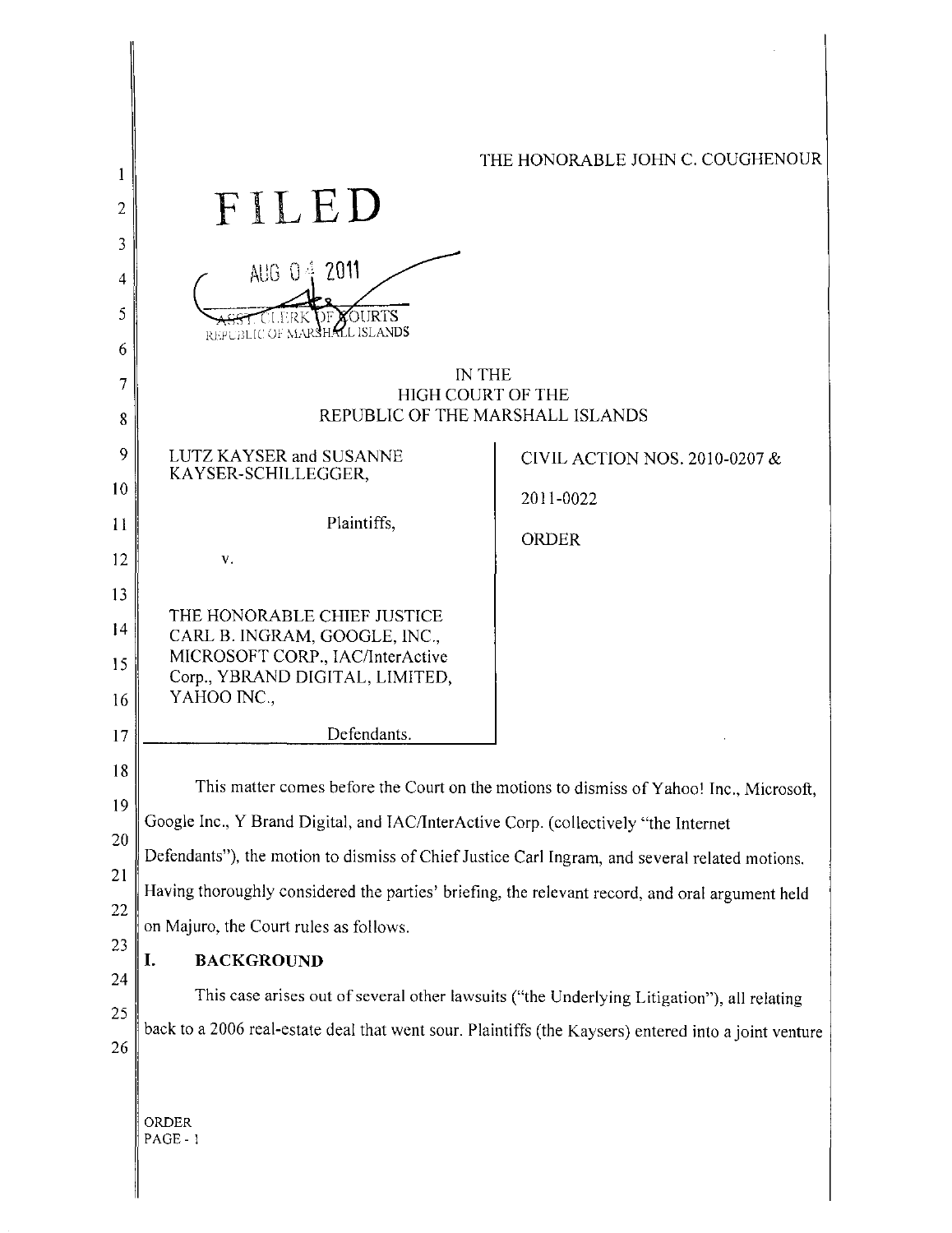with Robbie Chutaro and Michele Stanley (the Chutaros) called Pacific Trading and  $\mathbf{1}$ 2 Development, Inc. (PTDI). The purpose of PTDI was to turn a group of minor islands in the 3 Marshall Islands into deluxe resorts.

#### $4 \parallel$  A. Case No. 2010-0207 Background

5 When the Kaysers noticed certain alleged irregularities in the Chutaros' financial 6 practices, they filed an action in 2007 for the surrender of all PTDI's business records held by the 7 Chutaros (Civil Case No. 07-078). Relations between the Kaysers and the Chutaros deteriorated 8 further. The Kaysers filed a second lawsuit in 2008 as a result of disputes over lease of the 9 property in question and storage of materials intended for development of the property (Civil 10 Case No. 08-096) (together "the Underlying Chutaro Litigation").

II Chief Justice Ingram is the Chief Justice of the High Court of the Marshall Islands and 12 presided over the 2007 and 2008 cases between the Kaysers and the Chutaros. The present case 13 stems from Chief Justice Ingram's decisions in those cases. Plaintiffs allege that Chief Justice 14 Ingram granted a petition of dissolution of PTD! favorable to the Chutaros, permitted the 15 Chutaro's counsel to continue to appear and file documents after removing him from the case, 16 struck Plaintiffs' pleadings, and issued orders without jurisdiction. (Complaint  $\P$  17-32.) The 17 Kaysers have filed suit against Chief Justice Ingram seeking punitive damages, compensatory 18 damages, and costs. (Complaint at 24.) Chief Justice Ingram now moves to dismiss.

### 19 A. Case No. 2011-022 Background

20 In 2006 John G. Snook invested in the project. In October 2006, he demanded that 21 Plaintiffs return \$21,000 of his investment. When Snook did not receive the amount he had asked 22 for, he purchased an ad on Google AdWords. (Complaint  $\P$  14.)<sup>1</sup> Snook configured the ad so that

- 23
- 24

 $25$   $\parallel$   $\parallel$  Adwords is Google's main advertising product. Advertisers select words that, when used in internet searches, will trigger the appearance of their ad in the search results. Google 26 AdWords Wikipedia Entry http://en.wikipedia.org/wiki/AdWords (last checked on July 20th, 2011).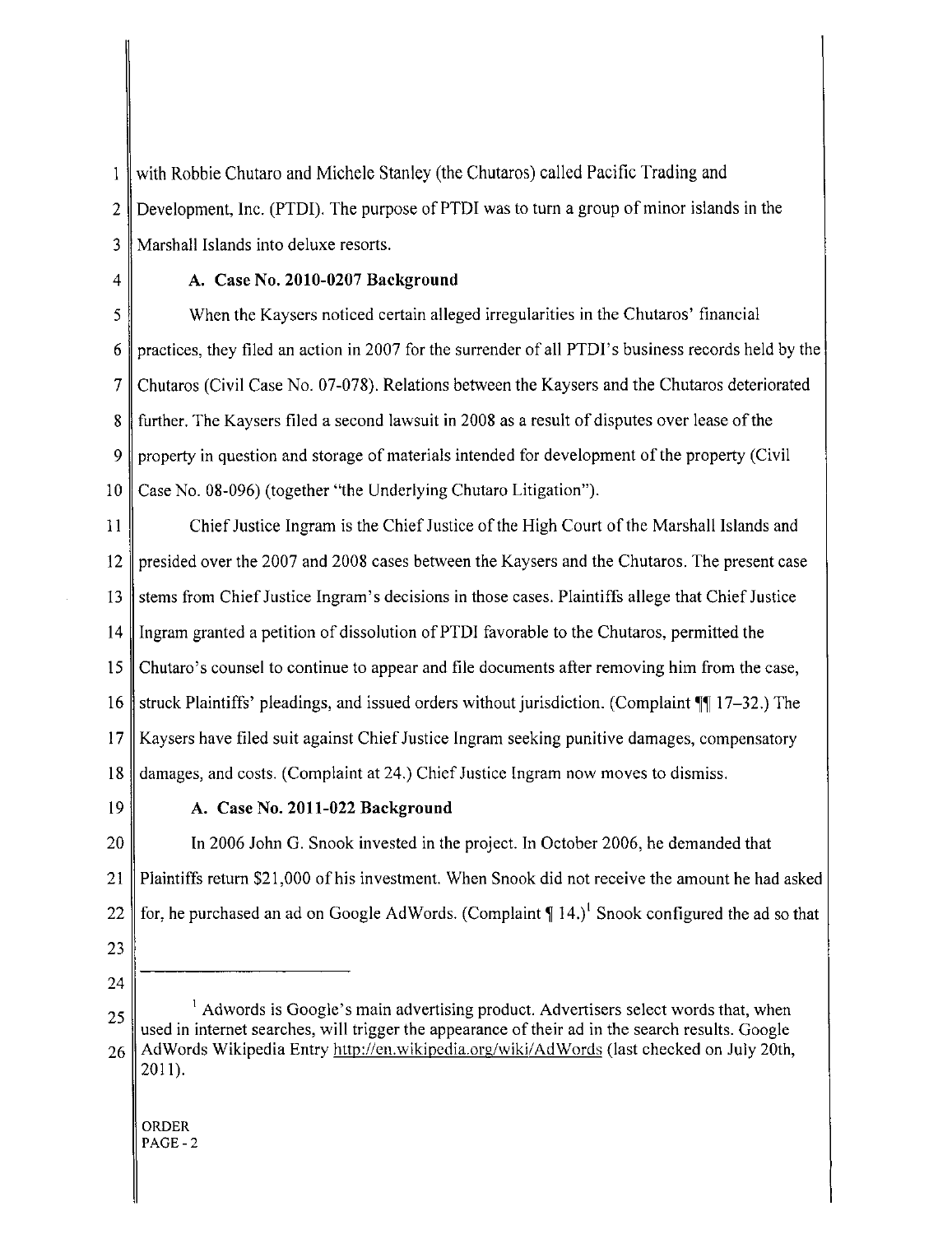when somebody searched for phrases related to the Marshall Islands or the Plaintiffs, a message  $\mathbf{1}$ 2 would appear announcing that Plaintiffs are crooks and liars and warning against investing with  $3 \parallel$  the Plaintiffs. (Complaint  $\P$  15.) Plaintiffs allege that they asked Google to remove the ad and 4 that Google did not comply. *(Id.* at 17.)

5 In May 2008, Plaintiffs filed a motion for injunction against Google, Microsoft, Ask.com,  $6 \parallel$  IAC World, Lycos, and Yahoo, requesting removal of the advertisement. (Civil Action Nos. 7 2008-016 and 2008-017, collectively ("The Underlying Internet Litigation"). It is the result of 8 that litigation that Plaintiffs challenge in the current action. Plaintiffs now bring suit against 9 Chief Justice Ingram and the Internet Defendants for conspiracy, abuse of process, trespass, 10 fraud, perjury, and violations of due process and equal protection.

11 | I. APPLICABLE LAW

# 12 A. United States Law

13 In deciding a 12(b)(6) motion to dismiss, this Court may consider, without being bound 14 by, the decisions of United States federal courts. *See Kabua* v. *Kabua,* I MILR (Rev.) 96, \04 (S. 15 Ct. 1988).

## 16 B. Motion to Dismiss

17 Under Federal Rule of Civil Procedure  $8(a)(2)$ , a pleading must contain a "short and plain 18 statement of the claim showing that the pleader is entitled to relief." The pleading standard Rule 19 8 announces does not require "detailed factual allegations," but it demands more than an 20 unadorned, the-defendant-unlawfully-harmed-me accusation. *Ashcroft* v. *Iqbal,* --- U.S. ---, 129 21 S. Ct. 1937, 1949 (U.S. 2009) A pleading that offers "labels and conclusions" or "a formulaic 22 recitation of the elements ofa cause of action will not do." *Bell At!. Corp.* v. *Twombly,* 550 U.S. 23 544, 555 (U.S. 2007). Nor does a complaint suffice if it tenders "naked assertion [s]" devoid of 24 "further factual enhancement." *Id.,* at 557. "To survive a motion to dismiss, a complaint must 25 contain sufficient factual matter, accepted as true, to state a claim to relief that is plausible on its 26 face." *Iqbal,* 129 S. Ct. at 1949. In reviewing Defendant's motion, then, the court accepts all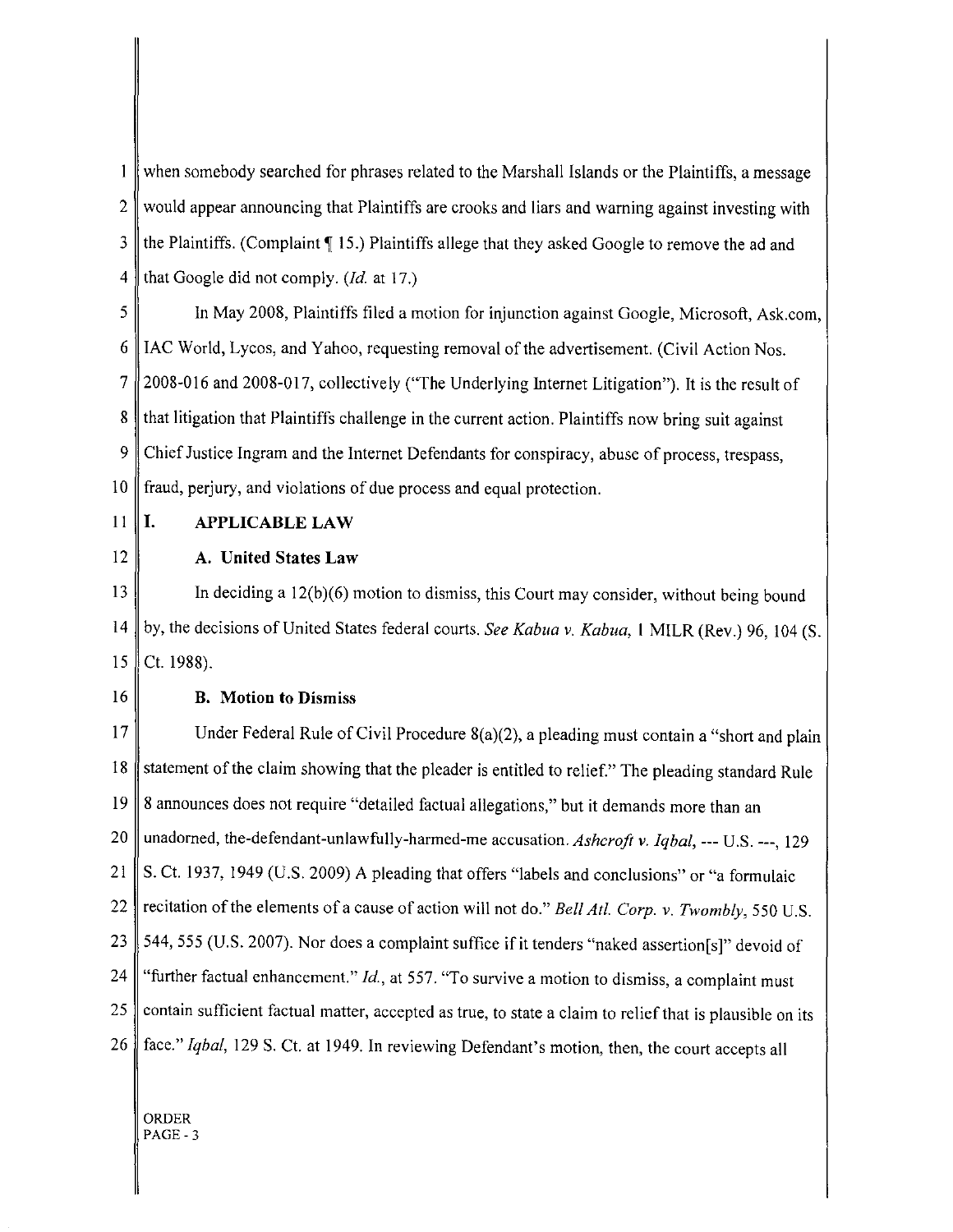$\mathbf{1}$ factual allegations in the complaint as true and draws all reasonable inferences from those facts 2 in favor of Plaintiffs. *Al-Kidd* v. *Ashcroft,* 580 F.3d 949, 956 (9th Cir. 2009). Although Rule  $3 \parallel 12(b)(6)$  does not require courts to assess the probability that a plaintiff will eventually prevail, 4 the allegations made in the complaint must cross the line between possibility and plausibility of 5 entitlement to relief." *Iqbal,* 129 S. Ct. at 1949.

## 6 C. Pro Se Plaintiffs

7 "The Supreme Court has instructed the federal courts to liberally construe the 'inartful 8 pleading' of pro se litigants." *Eldridge* v. *Block,* 832 F.2d 1132, I \37 (9th Cir. 1987) (citing *9 Boag* v. *MacDougall,* 454 U.S. 364, 365 (1982)). In practice, this means that pro se plaintiffs are 10 ultimately held "to less stringent standards than formal pleadings drafted by lawyers." *Haines* v. II *Kerner,* 404 U.S. 519, 520 (1972). This does not mean, however, that a court can make the 12 Plaintiffs case where he has failed to do so. "[C]ourts should not have to serve as advocates for 13 pro se litigants." *Noll* v. *Carlson,* 809 F.2d 1446, 1448 (9th Cir. 1987). Indeed, "[h]e who 14 proceeds pro se with full knowledge and understanding of the risks does so with no greater rights 15 than a litigant represented by a lawyer, and the trial court is under no obligation to ... assist and 16 guide the pro se layman[.]" *Jacobsen* v. *Filler,* 790 F.2d 1362, 1365, n. 5 (9th Cir. 1986) 17 (quoting *United States* v. *Pinkey,* 548 F.2d 305 (10th Cir. 1977)).

#### 18 II. DISCUSSION

19

## A. Verification and Attorney Testimony

20 As a preliminary matter, Plaintiffs repeatedly allege that Defendants have submitted 21 unverified briefing. (Verified Objection 2-3.) This argument lacks any basis in the law. Plaintiffs 22 provide no support for their contention that briefing must be "verified."<sup>2</sup>

23

 $24$   $\parallel$  <sup>2</sup> This argument is typical of Plaintiffs' approach to litigation. Plaintiffs repeatedly argue  $25$  based on what they believe the law *should* say, and appear to believe that a line or two from any case—regardless of how old the case, or how far-flung the court—is enough to support their 26 argument. This approach alone *will not* achieve the success Plaintiffs seek. Plaintiffs are

respectfully and courteously advised that in the future, their arguments should be carefully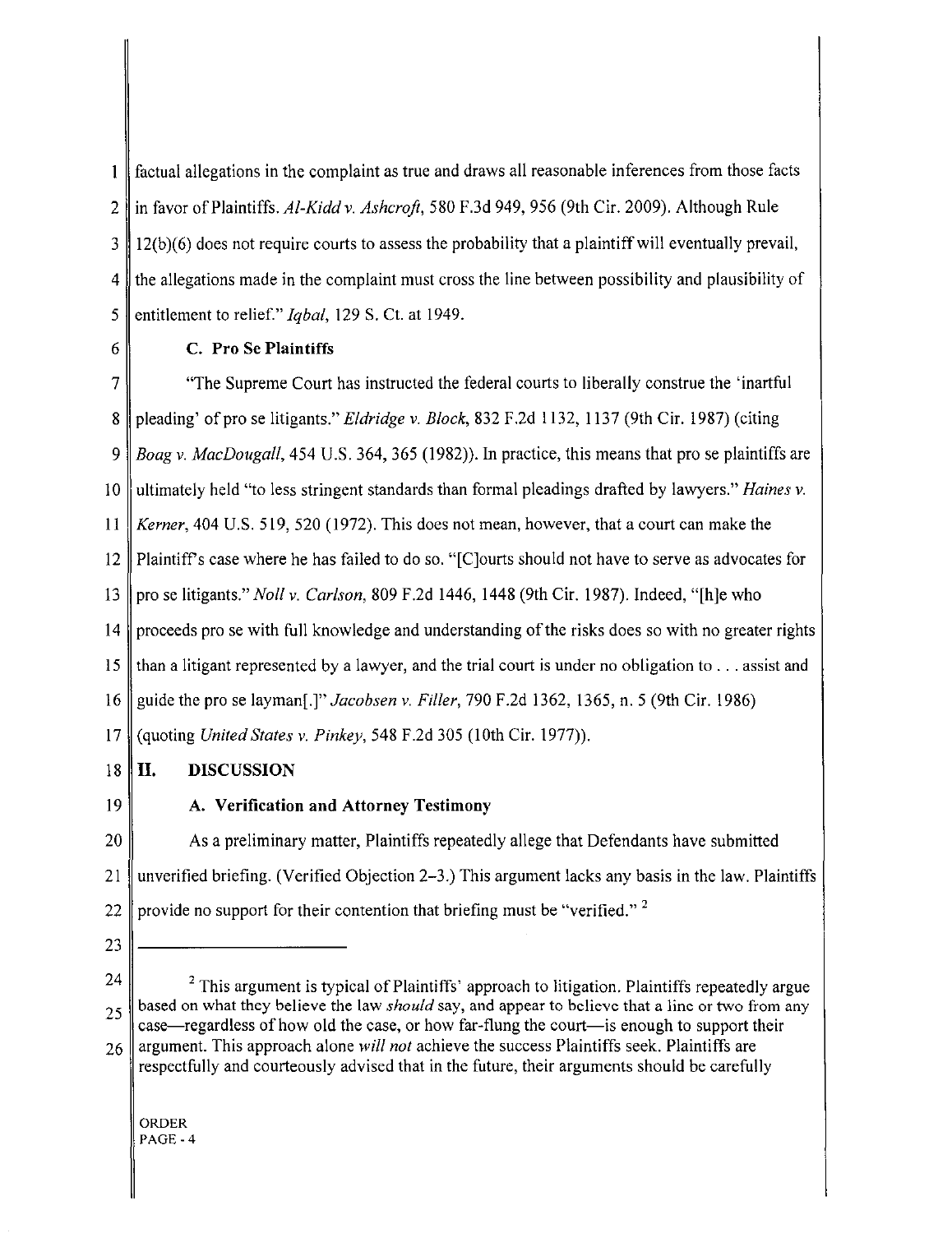$\mathbf{1}$ Plaintiffs further object that Defendant's attorney is improperly "testifying" and making  $2 \parallel$  non-meritorious "averments." Defendant's attorney is not "testifying" to factual matters; he is 3 making legal arguments. Attorneys are permitted to make legal arguments.

#### 4 **B. Judicial Immunity**

5 Chief Justice Ingram's motions to dismiss are founded primarily on the doctrine of  $6 \parallel$  judicial immunity. A long line of precedents holds that, generally, judges are immune from suit 7 for money damages. This does not simply mean that a judgment against a judge is invalid or 8 void; it means that ajudge cannot be taken to court in the first place. *Mireles* v. *Waco,* 502 U.S. 9 9 (U.S. 1991) "[J]udicial immunity is an immunity from suit, not just from ultimate assessment of 10 damages. Accordingly, judicial immunity is not overcome by allegations of bad faith or malice, 11 the existence of which ordinarily cannot be resolved without engaging in discovery and eventual 12 trial." *Id.* (citations omitted). Nor is judicial immunity overcome by allegations of a conspiracy 13 between the judge and a party. *Ashelman* v. *Pope,* 793 F.2d 1072, 1078 (9th Cir. 1986) ("[A] 14 conspiracy between judge and [a party] to predetermine the outcome of a judicial proceeding, 15 while clearly improper, nevertheless does not pierce the immunity extended to judges  $\dots$ ."). 16 Judicial immunity is overcome in only two sets of circumstances. First, a judge is not immune 17 from liability for nonjudicial actions, i.e., actions not taken in the judge's judicial capacity. *18 Forrester* v. *White,* 484 U.S. 219 227-29 (1988); *Stump* v. *Sparkman,* 435 U.S. 349, 360 (1978). 19 Second, a judge is not immune for actions, though judicial in nature, taken in the complete 20 absence of all jurisdiction. *Id.,* at 356--357; *Bradley* v. *Fisher,* 80 U.S. 335 (1872). 21 Plaintiffs first argue that assertions of judicial immunity are not appropriate in a  $12(b)(6)$ 

22 motion to dismiss. Plaintiffs repeated this claim in oral argument, stating that a defense of 23 judicial immunity must be proven at trial. This argument stems from a simple misunderstanding 24 of the law. The case Plaintiffs cite stands for the proposition that a defense of *qualified* immunity

25

 $26$  supported by legal citations and statutes that a) come from a court whose authority is controlling and b) directly and concisely state the proposition they wish to prove.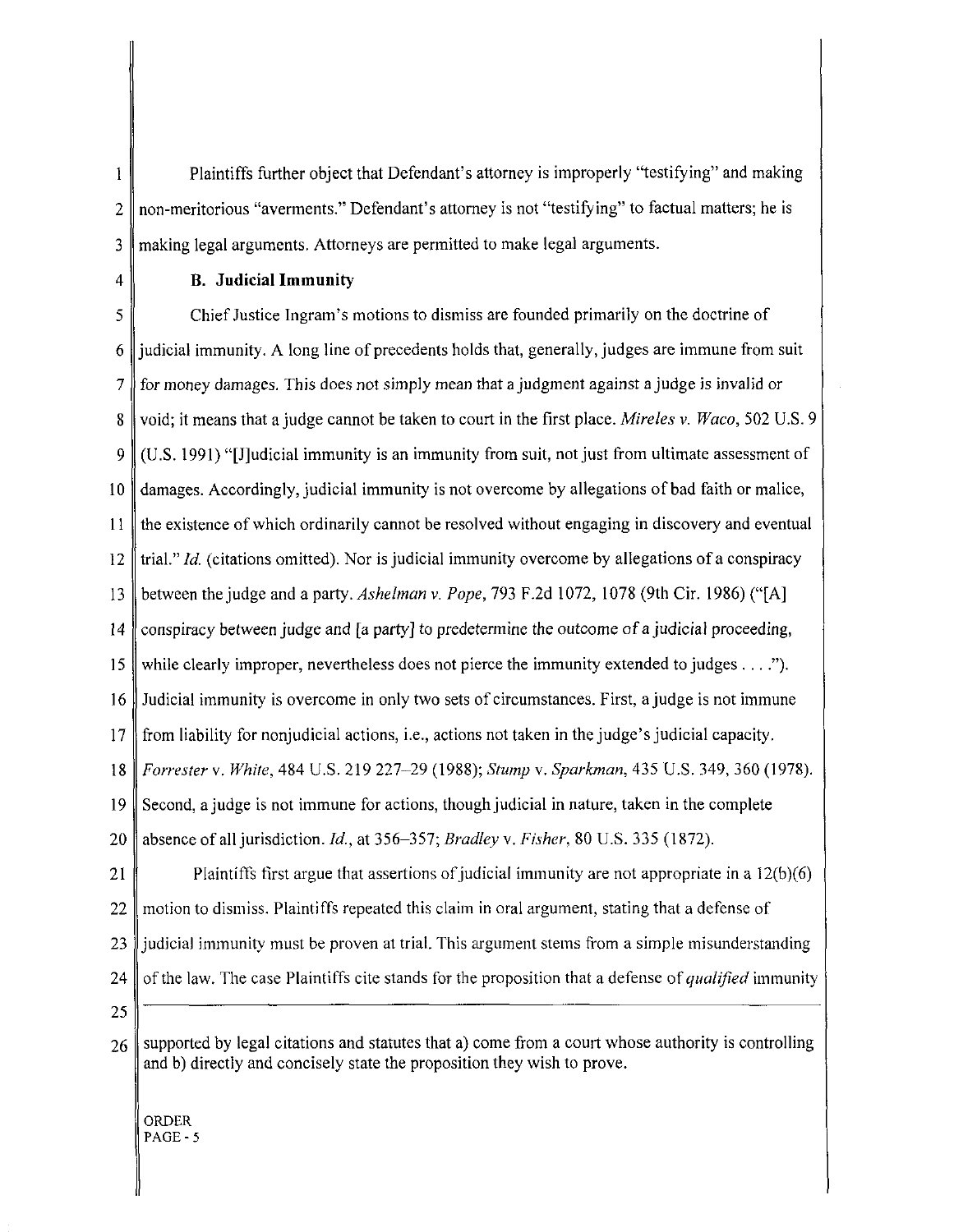1 cannot ordinarily support 12(b )(6) dismissal. *Liffiton* v. *Keuker,* 850 F .2d 73, 76 (2d Cir. 1988). 2 As the opinion explains, this is because further facts are often required to be able to determine  $3 \parallel$  whether a defendant is entitled to qualified immunity or another form of immunity. Judges, 4 however, enjoy *absolute* immunity unless a plaintiff *has* alleged one ofthe two circumstances 5 described above. *See Moore v. Brewster,* 96 F.3d 1240,1243 (9th Cir. 1996). As explained 6 below, Plaintiffs have not properly alleged either of those circumstances. Accordingly, dismissal 7  $\parallel$  based on an assertion of judicial immunity is proper on a 12(b)(6) motion.<sup>3</sup>

#### 8 1. Were Chief Justice Ingram's Disputed Actions Judicial or Nonjudicial?

9 First, the Court must determine whether Chief Justice Ingram's actions were "judicial 10 acts" or acts that simply happen to have been committed by a judge. The Supreme Court of the 11 United States has made clear that "whether an act by a judge is a 'judicial' one relates to the 12 nature of the act itself, i.e., whether it is a function normally performed by ajudge, and to the 13 expectations of the parties, i.e., whether they dealt with the judge in his judicial capacity." *14 Mireles,* 502 U.S. at 12 (quoting *Stump* v. *Sparkman,* 435 U.S. 349, 362 (U.S. 1978». Each of 15 the actions the Plaintiffs challenge is a normal judicial function. Granting motions and petitions, 16 denying motions and petitions, considering or not considering motions and petitions, and 17 permitting appearances from counsel are all uniquely judicial actions. Plaintiffs clearly object to 18 the result of those decisions, but they cannot assert that Chief Justice Ingram's decisions were 19 || not judicial.

#### 20 **2.** Did Chief Justice Ingram Act in Complete Absence of all Jurisdiction?

21 Second, the Court must determine whether Chief Justice Ingram acted within his 22 jurisdiction, "in excess of jurisdiction", or "in complete absence of all jurisdiction." Judges are  $23$  not liable for actions in excess of their authority, but are liable for actions in complete absence of

24

25 <sup>3</sup> Plaintiffs also argue that a defense of immunity must be raised in a responsive pleading.  $26$  MIRCP 12(b) clearly states that the defenses listed under that rule do not need to be raised under a pleading and "may at the option of the pleader be made by motion."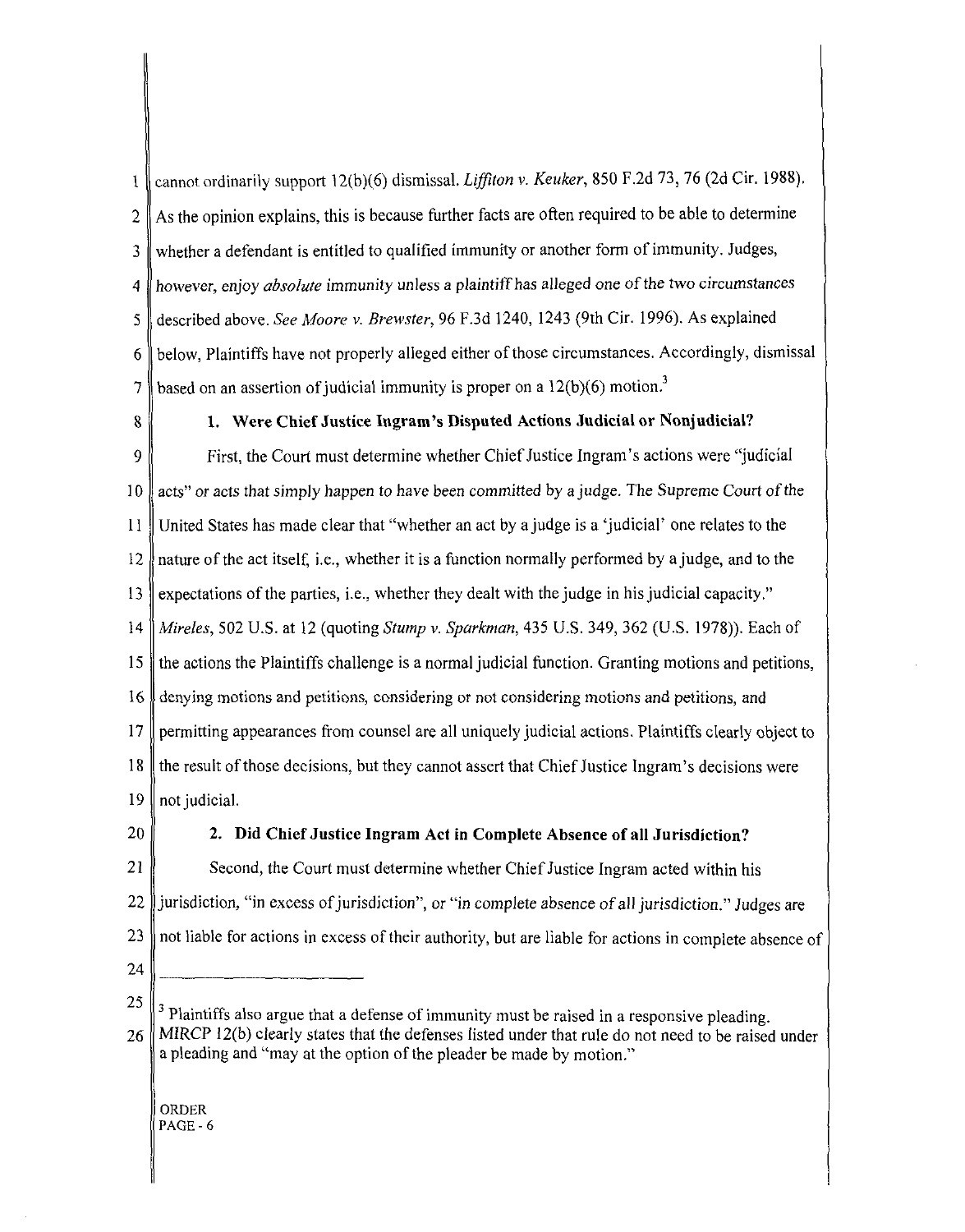jurisdiction. *Stump* v. *Sparkman,* 435 U.S. 349, 356 (U.S. 1978). The distinction between acts in  $\mathbf{I}$  $2 \parallel$  excess of jurisdiction and acts in complete absence of all jurisdiction was first articulated in *3 Bradley* v. *Fisher,* in which the Supreme Court ofthe United States explained that if a probate 4 judge, with jurisdiction over wills and estates, should try a criminal case, he would be acting in 5 the clear absence of jurisdiction and would not be immune from liability for his action; on the 6 other hand, if a judge of a criminal court should convict a defendant of a nonexistent crime, he 7 would merely be acting in excess of his jurisdiction and would be immune. 80 U.S. 335, 352 8 (1872). Two additional ways in which a judge can lose immunity were articulated in *Rankin* v. *9 Howard,* 633 F.2d 844, 849 (9th Cir. 1980): "But when ajudge knows that he lacks jurisdiction, 10  $\parallel$  or acts in the face of clearly valid statutes or case law expressly depriving him of jurisdiction, 11 judicial immunity is lost." *Rankin* v. *Howard,* 633 F.2d 844, 849 (9th Cir. 1980).

12 First, Plaintiffs offer no action Chief Justice Ingram performed that is categorically 13 outside of the role and responsibilities of a Justice of the High Court of the Marshall Islands. 14 Rather, Plaintiffs make argue that: 1) he did not have in personam jurisdiction over PTDI (2010 15 Complaint  $\llbracket$  17, 19b, 24, 25; 2010 Amended Complaint  $\llbracket$  17, 19a), 2) the Chutaros did not have 16 standing to bring a petition of dissolution; and because the Chutaros lacked standing, Chief 17 Justice Ingram lacked subject matter jurisdiction. (2010 Complaint at 122, 23, 30; 2010 18 Amended Complaint  $\llbracket 21, 23, 24, 25$ , and 3) he did not have jurisdiction over the Internet 19 Defendants, but ruled in their favor regardless. (2011 Complaint  $\P$  24 & 29.)<sup>4</sup> Even if these 20 Tulings were in error, they are not the sort of jurisdictional errors that result in liability: "It is not 21 sufficient that the court in fact lacked jurisdiction. Because jurisdictional issues are often difficult 22 to resolve, judges are entitled to decide such issues without fear of reprisal should they exceed

- 23
- 24

<sup>25</sup>  $\parallel$  <sup>4</sup> This is a truly perplexing argument. Plaintiffs filed suit against the Internet Defendants and then argued that the Court lacked jurisdiction over them. Within 3 pages, Plaintiffs argue  $26$  that Chief Justice Ingram is liable for both finding jurisdiction and not finding jurisdiction over the Internet Defendants.  $(2011$  Complaint  $\P$  22 & 24.)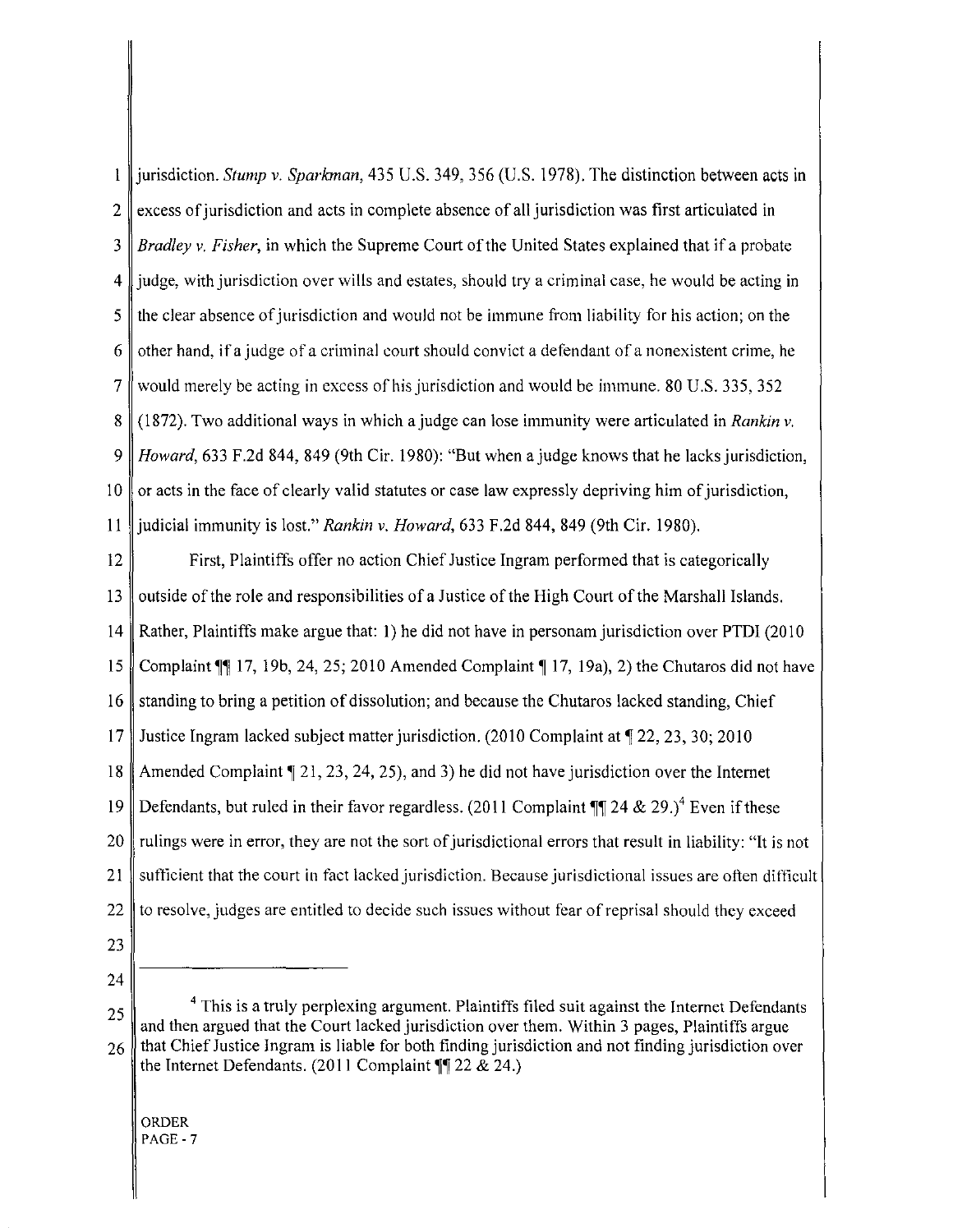the precise limits oftheir authority." *Id.* (citing *Stump* v. *Sparkman,* 435 U.S. at 356) (overruled  $\mathbf{1}$ 2 || on other grounds by *Ashelman v. Pope*, 793 F.2d 1072, 1078 (9th Cir. 1986).) Plaintiffs' case is  $3$   $\parallel$  exactly this sort of reprisal that the law of judicial immunity was created to prevent.

 $4 \parallel$  Second, Plaintiffs offer no credible allegations that Chief Justice Ingram knew that his 5 actions were in excess of jurisdiction. Plaintiffs repeatedly allege that Chief Justice Ingram acted 6 "knowingly" "intentionally" and "with ulterior motive," but provide no factual support. These 7 are the sort of "naked assertion[s]" devoid of "further factual enhancement" the Supreme Court 8 has deemed to be insufficient. *Twombly.* , 550 U.S. at 557.

9 Third, Plaintiffs offer no statute expressly depriving the High Court of the Marshall 10 Islands of jurisdiction over matters such as these. Plaintiffs cite to the MIRC to argue that the **II** Chutaros had no standing to petition for dissolution. (Complaint '\122.) But nowhere in their 12 complaint or amended complaint can they cite to a statute *depriving the High Court of all*  13 *jurisdiction* over dissolution petitions.

14 Plaintiffs provide a lengthy string of legal citations dating back to 1870 in support of their 15 arguments, many of which are interpretations of state law or irrelevant. The Court will not 16 address each of Plaintiffs' citations, but a few examples are illustrative. Plaintiffs cite to *Von 17 Kettler* v. *Johnson,* 57 Ill. 109 (1870) for the quotation: "But, if the magistrate has not such 18 jurisdiction, then he and those who advise and act with him, or execute his process, are 19 trespassers." This is an interpretation of Illinois law, not the law of the United States and 20 certainly not the law ofthe Marshall Islands. Plaintiffs also quote *Davis* v. *Burris,* 51 Ariz. 220, 21 223 (1938): "In order to claim immunity from civil action for his acts, it is generally necessary 22  $\parallel$  that a judge be acting within his jurisdiction as to subject matter and person." This is an  $23$  interpretation of Arizona law and is not relevant here. More importantly, these decisions conflict  $24$  with the opinions of the Supreme Court of the United States, and it is those opinions that this  $25$  Court must use in this case.

26 Chief Justice Ingram has absolute judicial immunity in these actions and all of the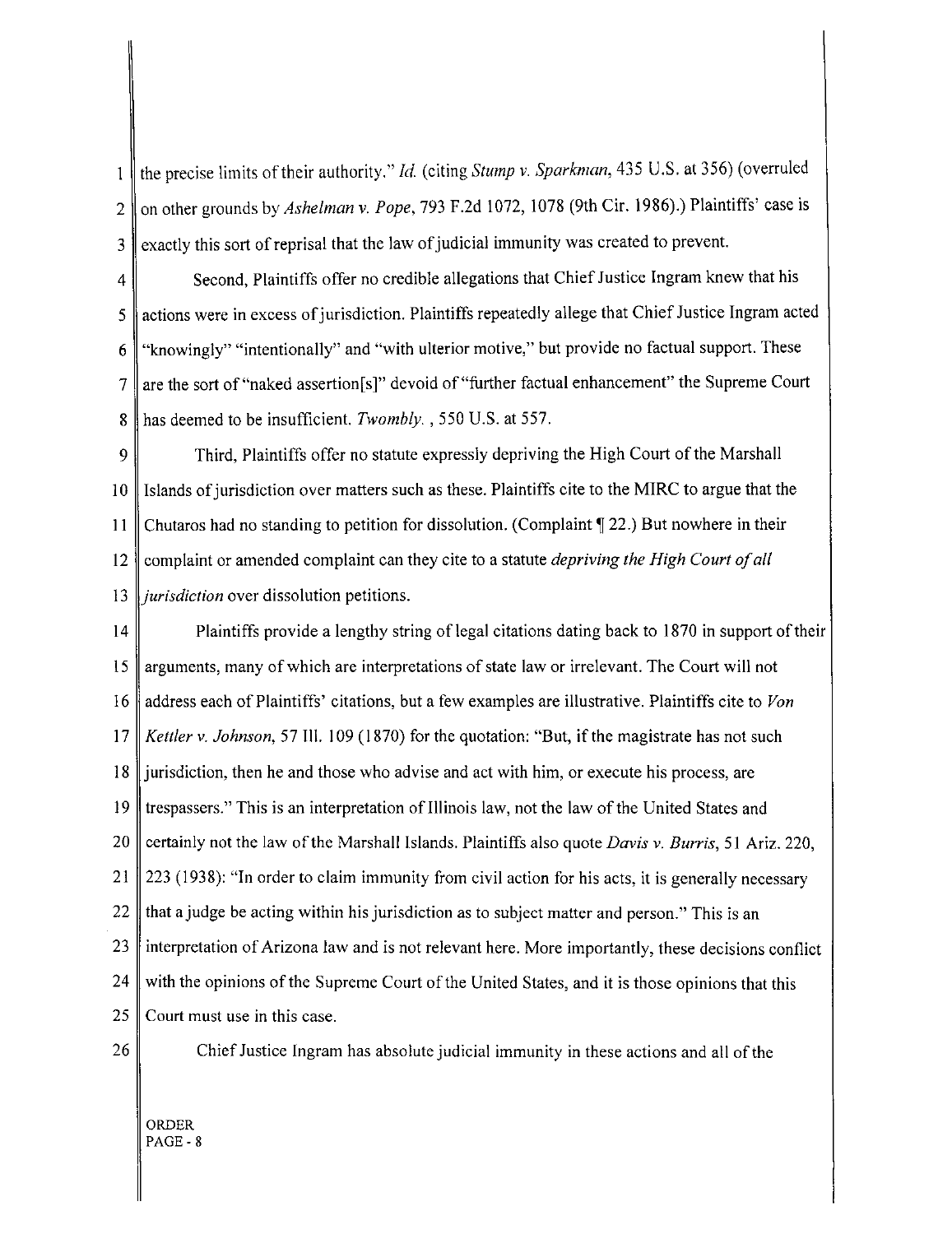$\mathbf{1}$ Plaintiff's lawsuits against him are DISMISSED.

## $2 \parallel$  3. Representation by the Attorney General

3 Plaintiffs move to disqualify Attorney General Frederick Canavor as counsel for Chief 4 Justice Ingram. Their primary argument is that Chief Justice Ingram is being sued in his personal  $5 \parallel$  capacity and as such, is not entitled to defense from the Attorney General. This is wishful  $6$   $\parallel$  thinking. Plaintiffs cite no compelling authority to suggest that Mr. Canavor cannot represent 7 Chief Justice Ingram. And even if there were such authority, the issue would be moot as 8 Plaintiffs lawsuits against Chief Justice Ingram are dismissed.

## $9 \parallel$  C. Jurisdiction Over Internet Defendants

10 The Internet Defendants argue that the case against them must be dismissed pursuant to II MIRCP 12(b)(2) because the Court lacks personal jurisdiction over them. When a defendant 12 moves to dismiss a complaint for lack of personal jurisdiction, the plaintiff bears the burden of 13 demonstrating that jurisdiction is appropriate. *Sher* v. *Johnson,* 911 F.2d 1357, 1361 (9th Cir. 14 1990). However, in cases such as this one, "the plaintiff need only make *aprimafacie* showing 15  $\parallel$  of jurisdictional facts," based on the pleadings and any affidavits served in connection with the 16 motion to dismiss. *Id.* Although the plaintiff cannot "simply rest on the bare allegations of its 17 complaint," *Amba Marketing Systems, Inc.* v. *Jobar International, Inc.,* 551 F .2d 784, 787 (9th 18 Cir. 1977), uncontroverted allegations in the complaint must be taken as true. *AT* & *Tv. 19 Compagnie Bruxelles Lambert,* 94 F.3d 586, 588 (9th Cir. 1996).

20 The long-arm statute of the Marshall Islands permits jurisdiction to the full extent 21 permitted by due process. *See* Section 251 of the Judiciary Act 1983; See also R.M.!. CONST. art. 22 II  $\beta$  4. Due process requires that nonresident defendants have certain minimum contacts with the 23 forum state so that the exercise of jurisdiction does not offend traditional notions of fair play and 24 Substantial justice. *International Shoe v. Washington*, 326 U.S. 310, 316 (1945). The contacts  $25$  || analysis comes in two varieties: specific and general jurisdiction.

26 **1.** Specific Jurisdiction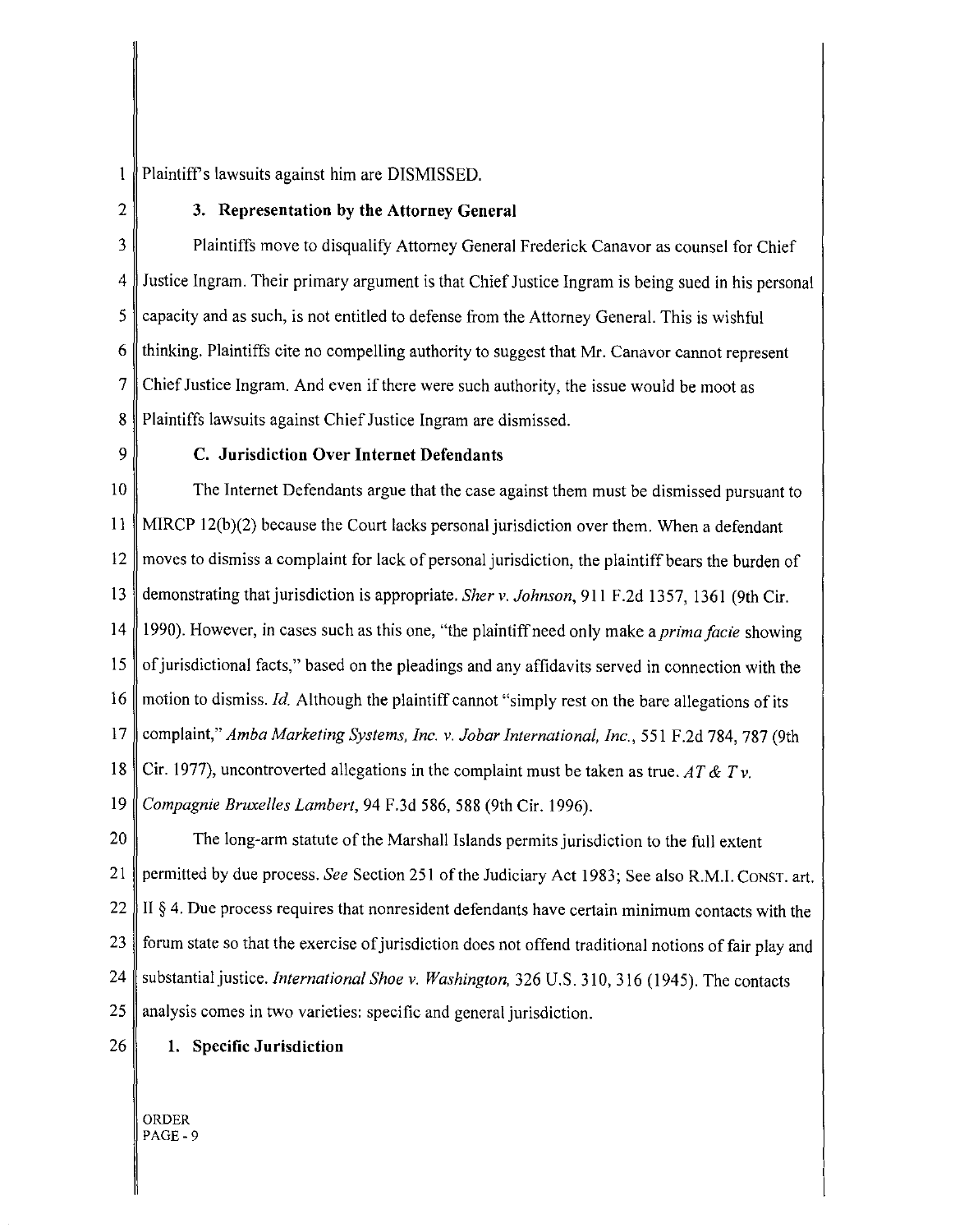1 In order for the exercise of jurisdiction over the Internet Defendants to be proper here, 2 Plaintiffs' claims must arise out of or relate to the Internet Defendants' forum-related activities. 3 *See Schwarzenegger* v. *Fred Martin Motor Co.,* 374 F. 3d 797,801 (9th Cir. 2004). The parties 4 vigorously contest the proper scope of the Internet Defendants' forum-related activities. 5 Plaintiffs argue that the Internet Defendants' maintenance of a website accessible trom the 6 Marshall Islands is a forum-related activity, and that these activities are enough to subject the 7 Internet Defendants to this suit. The Internet Defendants argue that their internet presence is 8 sufficiently passive that they should not be forced to defend against a lawsuit so far removed 9 from their place of business. However, the nature of the Internet Defendants' web presence and  $10 \parallel$  the amount of commerce they conduct is irrelevant to the question of specific jurisdiction. The 11 Court looks only to the claims raised in the present complaint, and asks if *those* actions are 12 forum-related activities.

13 Plaintiffs' complaint raises allegations of abuse of process, conspiracy, and perjury. 14 Without exception, these claims arise from the Internet Defendants conduct during the 15 Underlying Internet Litigation. Likewise, the majority of Plaintiffs' response to the motion to 16 dismiss is concerned with repeating allegations oftortious conduct and business transactions 17 from the Underlying Litigation. But these allegations are futile if Plaintiffs' claims *in this lawsuit*  18 do not arise out of those alleged torts or transactions. Actions in a previous lawsuit cannot be 19 sufficient to confer jurisdiction; if a party were subject to jurisdiction in a forum merely for  $20 \parallel$  responding to a lawsuit in that forum, then a plaintiff could secure jurisdiction over any party it 21 wanted simply by suing that party enough times. *See Clarkv. Meijer, Inc.,* 376 F. supp 2d 1077, 22 || 1085-86 (D.N.M. 2004) ("It would be an odd result if the [plaintiffs] were able to eventually 23  $\parallel$  obtain personal jurisdiction over the [defendants] that the Court did not have originally by 24 continuing to sue them.") The Court finds no specific jurisdiction over the Internet Defendants.

25 26

## 2. **General Jnrisdiction**

A defendant whose contacts with the Marshall Islands are "substantial" or "continuous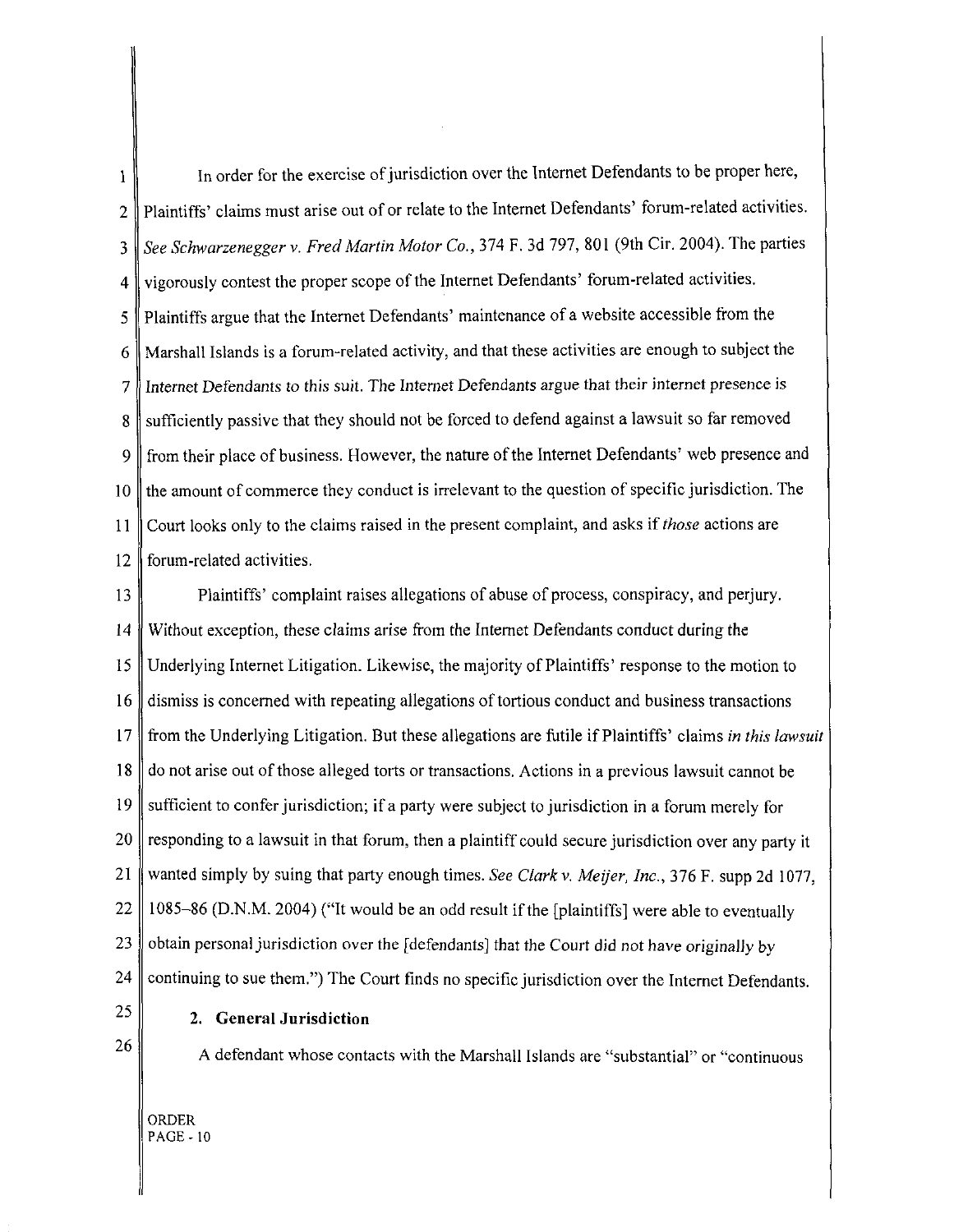$\mathbf{1}$ and systematic" can be haled into Marshall Islands courts in any action, even if the action is 2 unrelated to those contacts. *See Helicopteros Nacionales de Colombia, S.A.* v. *Hall,* 466 U.S. 3 408,415 (1984). This is known as general jurisdiction. The standard for establishing general 4 jurisdiction is "fairly high," *Brand* v. *Menlove Dodge,* 796 F.2d 1070, 1073 (9th Cir. 1986), and 5 requires that the defendant's contacts be of the sort that approximate physical presence. *Bancroft*  6 & *Masters* v. *Augusta Nat'L,* 223 F.3d 1082, 1085 (9th Cir. 2000). Factors to be taken into 7 consideration are whether the defendant makes sales, solicits or engages in business in the state, 8 serves the state's markets, designates an agent for service of process, holds a license, or is 9 incorporated there. *Id.* (citing *Hirsch* v. *Blue Cross, Blue Shield of Kansas City,* 800 F.2d 1474, 10 | 1478 (9th Cir. 1986)).

II In this case, the Internet Defendants' contacts do not qualify as either substantial or 12 continuous and systematic. Plaintiffs have not alleged that any of the Internet Defendants a) are 13 registered or licensed to do business in the Marshall Islands, b) pay taxes in the Marshall Islands, 14 c) maintain bank accounts in the Marshall Islands, or d) target print, television, or radio 15 advertising toward the Marshall Islands. Plaintiffs argue that the Internet Defendants have 16 continuous and systematic contacts because they are available twenty-four hours a day. Yet 17 Plaintiffs have failed to identify a single piece of authority to suggest that availability over the 18 internet, or even limited commerce, is sufficient to establish general jurisdiction. "Engaging in 19 commerce with residents of the forum state is not in and of itself the kind of activity that 20 || approximates physical presence within the state's borders." *Id.* 

21 Plaintiffs cite to *Cybersell, Inc.* v. *Cybersell, Inc.,* 130 F.3d 414, 418 (9th Cir. 1997), and 22 claim that this case says that where websites engage in commercial transactions over the internet, 23 "jurisdiction is almost always proper." That case says nothing of the sort. The only mention of 24 general jurisdiction in that case is: "[Plaintift] concedes that general jurisdiction over [defendant] 25 doesn't exist in Arizona, so the only issue in this case is whether specific jurisdiction is 26 available." Plaintiffs also argue that the Internet Defendants are "doing business" in the Marshall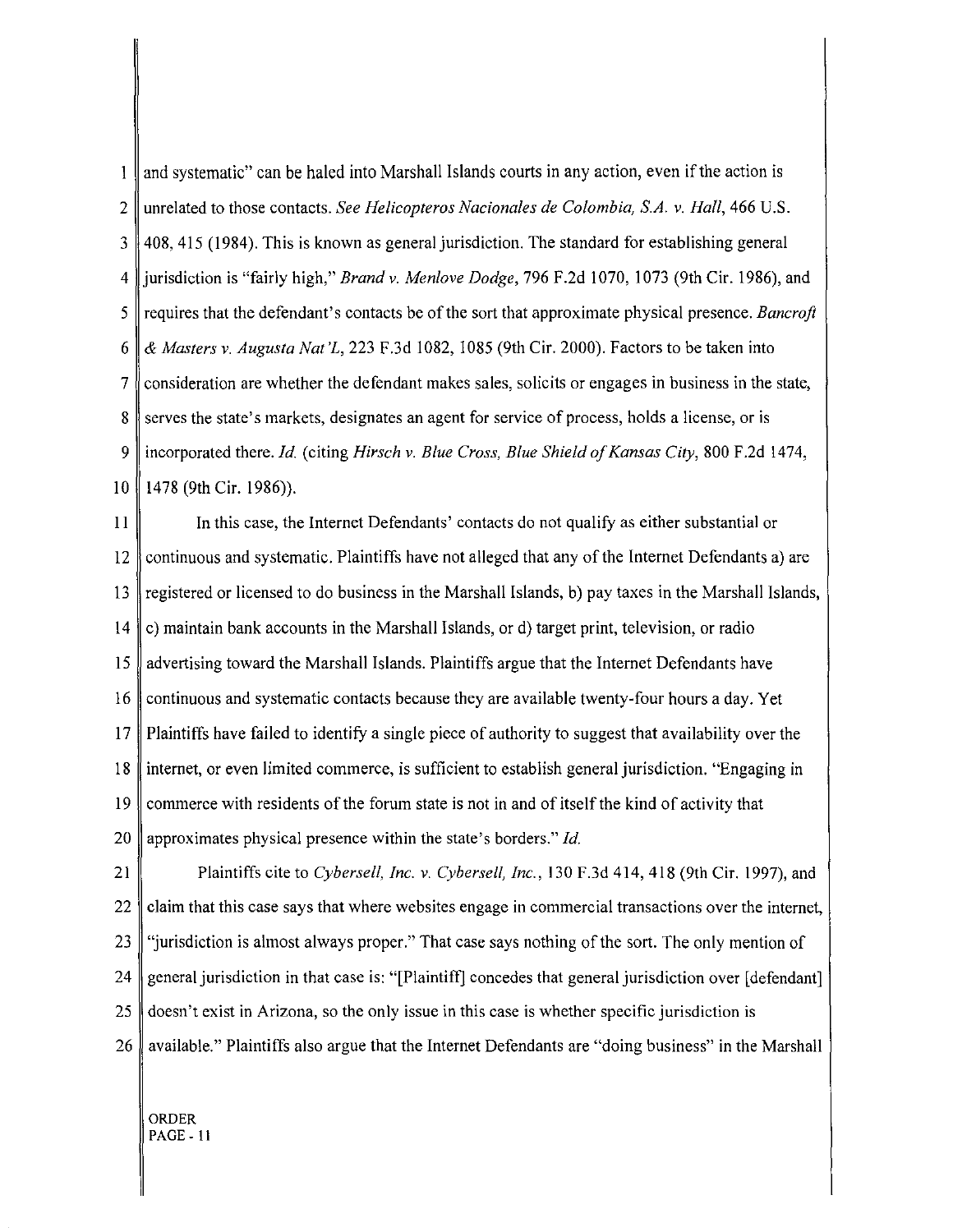$\mathbf{1}$ Islands based on a definition from *Carolina Components Corp. v. Brown Wholesale Co.,* 272 2 S.c. 220, 223 (S.C. 1978). This is a wildly irrelevant citation. First, Plaintiffs cite the case as 3 though it is a Supreme Court of the United States opinion (272 S. Ct. 220), when in fact it is an 4 opinion of the Supreme Court of South Carolina (272 S.C. 220). Second, the opinion deals with 5 the interpretation of a South Carolina law forbidding corporations doing business without 6 authority from maintaining lawsuits in state courts. The Court is disappointed by Plaintiffs 7 misrepresentations and finds no general jurisdiction over the Internet Defendants.

#### 8 D. Collateral Attacks **and** Appeals

9 Generally speaking, the problem with Plaintiffs' lawsuits is that they are challenges to the 10 result of other lawsuits. The legal system has a mechanism for such challenges—the appeal. It 11 appears that many, ifnot all, of Plaintiffs arguments should be raised according to the rules of 12 the Supreme Court of the Marshall Islands. In oral argument, Plaintiffs stated that this was not a 13 satisfactory option for them because an appellate decision does not void judgment. While this 14 may be a correct statement of the law in some instances, it is irrelevant in this case. When an 15 appellate court determines that a lower court had no jurisdiction over a matter, a judgment is 16 voided. *See Schwartz v. United States,* 976 F.2d 213, 217 (4th Cir. 1992) (A judgment is void 17 "only if the court that rendered it lacked jurisdiction of the subject matter, or of the parties, or if 18 it acted in a manner inconsistent with due process of law.") When an appellate court determines 19 that a lower court has made a mistake, a judgment is *vacated.* 

20 Further, there is no way for any court to specifically change the outcome of a completely 21 different lawsuit. If Plaintiffs seek to have Chief Justice Ingram's decisions reversed, an appeal is 22  $\parallel$  the proper procedure. If Plaintiff's seek to have Chief Justice Ingram's judgment voided, and 23 appeal is *still* the proper procedure. A subsequent decision in another case would neither render  $24$  any judgment against Plaintiffs void nor vacate that judgment. If Plaintiffs seek to challenge the 25 Underlying Litigation, the Court respectfully urges Plaintiffs to focus their energies on 26 appealing. Plaintiff's current strategy is one that the rules anticipate and carefully prevent—it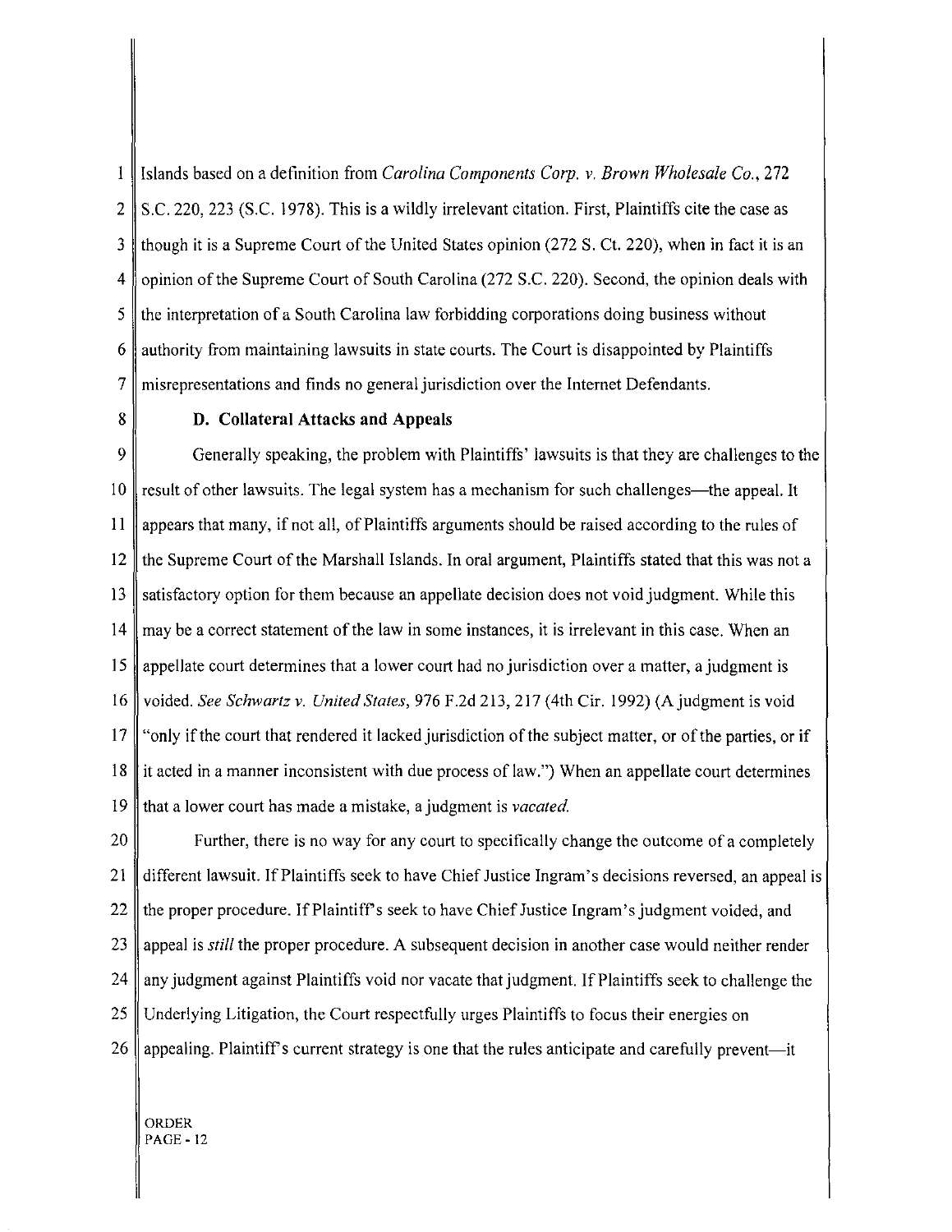1 will not succeed.

## 2 **E. Vexatious Litigants**

3 The Internet Defendants have moved this Court for an order declaring that Plaintiffs are 4 vexatious litigants. *See* MIRCP Il.l. Pursuant to MIRCP 1l.l(a)(6)(C), a vexatious litigant is 5 one who "in any litigation while acting pro se, repeatedly files un-meritorious motions,  $6 \parallel$  pleadings, or other papers, conducts unnecessary discovery, or engages in other tactics that are 7 frivolous or solely intended to cause unnecessary delay." The Court can require that such 8 litigants post a security at any time until a judgment is entered. The Court can also prohibit a 9 vexatious litigant from filing any new litigation in the courts of the Republic pro se without first  $10$  solid obtaining leave of the presiding judge. The Court is committed to full access to the courts and II would only grant such a motion after careful consideration. Upon review of the record, however, 12  $\parallel$  the Court has determined that such an order is appropriate.

13 The Court offers no opinion of the merits ofthe Plaintiffs' case **in** the Underlying 14 Litigation. But Plaintiffs' conduct in the present litigation has been completely unacceptable, 15 regardless of Plaintiff's pro se status. Examples discussed in this order include: filing of motions  $16$  with absolutely no legal basis whatsoever such as the motions challenging the authority of 17 attorneys to act for parties, accusing Chief Justice Ingram of treason at oral argument with no  $18$  evidence to support the accusation, arguing completely contradictory positions regarding 19 jurisdiction over the Internet Defendants, submitting briefs with mUltiple irrelevant citations, 20 misrepresenting the holdings of opinions, and generally using the legal system to improperly 21 relitigate matters from other lawsuits. These actions are wasteful, burdensome, and frivolous. 22 Plaintiffs are hereby declared to be vexatious litigants. Plaintiffs are prohibited from filing any  $23$  new litigation in the courts of the Republic pro se without first obtaining leave of the presiding  $24$  || judge of the court where the litigation is proposed to be filed. Disobedience of this order may be 25 punished as a contempt of court.

26